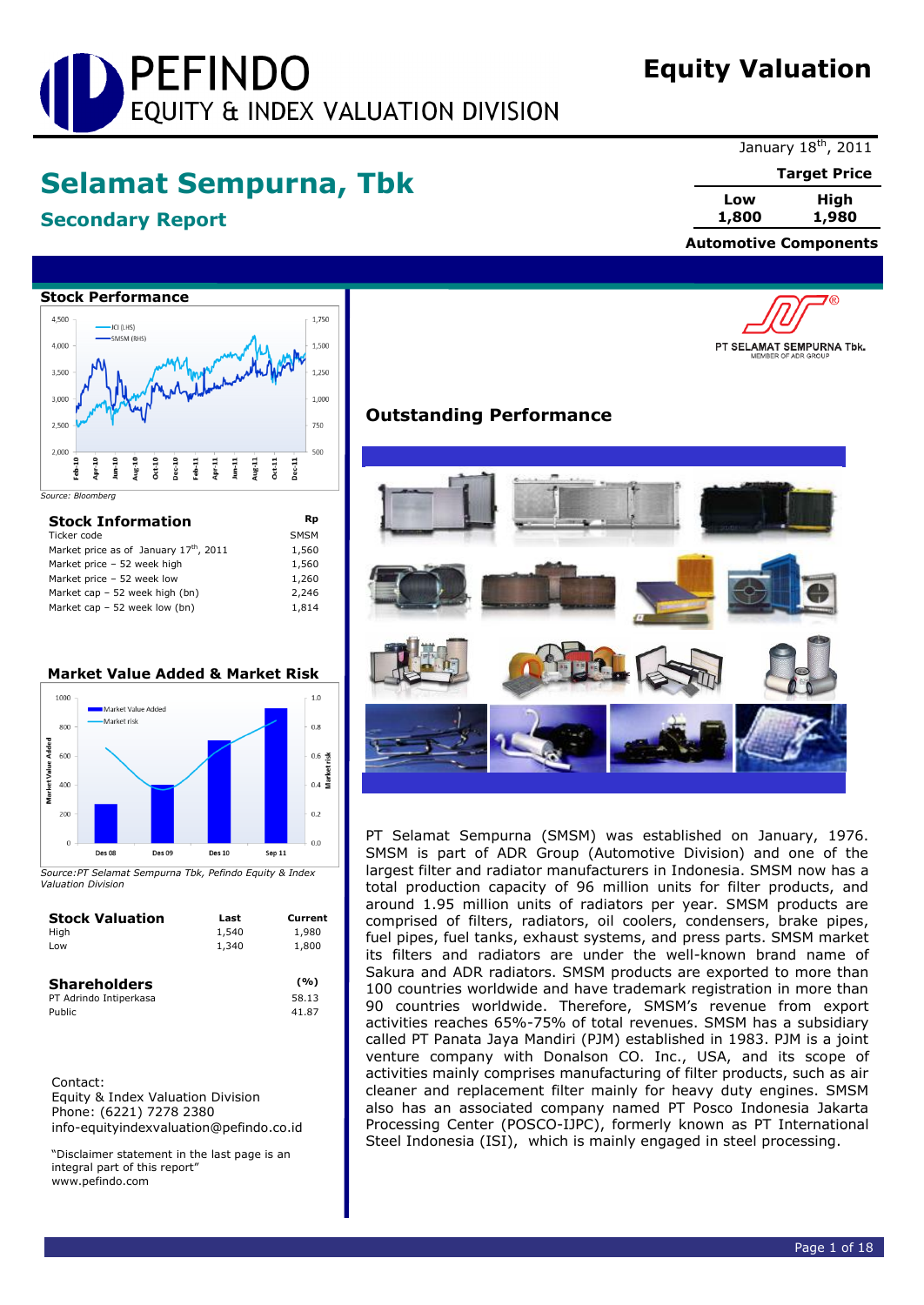## **INVESTMENT PARAMETER**

#### **Target Price Adjustment**

We make several adjustments to our previous projections, and adjust our Target Price to a range of Rp 1,800 - Rp 1,980 per share, based on the following considerations:

- SMSM's performance in 9M11 is in line with our projections in previous report published in May 13<sup>th</sup>, 2011. We estimate SMSM's sales and net profit in 2011 are Rp 1.79 trillion and Rp 202 billion respectively or higher 14.7% and 33.8% than 2010's result.
- SMSM has added its production capacity, from previously 1.2 million pcs per year to 1.95 million pcs per year for radiators product (up by 62.5%), and from previously 72 million pcs per year to 96 million pcs per year or for filters product (up by 33.3%). The larger production capacity SMSM's would be an important capital to support SMSM to make market expansion and to grow its business in the few years to come.
- SMSM has signed new technical and license agreement with Tokyo Roki Co., Ltd., a Japanese company which produces particular types of filter and other automotive components. With this agreement it is expected to further increase SMSM' s business strength by providing added value that will support SMSM's future growth opportunity.
- Indonesia's economy fundamental will remain strong despite expected effect of current global crisis. Therefore we estimate that Indonesia's economy will slightly down to 6.2% y-y in 2012, as in 9M11 it was recorded of 6.5%.
- Global car sales in 2012 will reach 77.7 million cars and light trucks with expected growth would be 6.7%. It is predicted that car and light trucks sales in Europe in 2012 will remain around 19 million units; while in US, sales is expected to rise by 7.3% to 13.7 million. It is expected for the first time car sales in developing countries will surpass developed countries
- Domestic automotive market is predicted will remain fascinated in 2012 with estimated domestic car sales will reach 930 thousand units compare with car sales throughout 2011 reached 894 thousands units. Domestic market optimism driven by Indonesia's economy encouraging development and also by the restoration automotive components and car units supply from Thailand and Japan.
- SMSM's sales growth in 9M11 was 16.7% y-y, higher than sales growth in 2010 of 13.6% y-y. Sales expanded amid the pressures of global crisis. The increased in sales growth in 9M11 accompanied by improved profit margins driven by the increased in efficiency. SMSM was able to strike 2.2%-2.5% of increased in profit margins for 9M11 in the midst of the rising of raw materials prices throughout 2011. Considering SMSM's capability in applying efficiency and higher production capacity they have now, we believe that at least SMSM will keeps to maintain their new level of profits margins in the upcoming years.
- Risk free rate, equity premium, and beta assumption are 6.17%, 8.43%, and 0.81 respectively.

#### **Business Prospects**

Adequate production capacity until a few years in the future, technical support from various leading company in the world, strong of the markets and product brands, and capability in managing a qualified business; they all are SMSM's strength and competitiveness in developing its business in the future. Global financial crisis will still affect global economy development with majority economy will be experience contraction, thus global car sales growth estimated to grow moderately. However, in 2011 SMSM has proved its capability to have an outperformed sales growth despite in the midst of the crisis, and even their sales growths in developed countries were higher than Asia and domestic markets. In addition to outstanding their sales growth, SMSM was also able to apply better efficiency which led their profit margins are in a better rate than in previous years. Considering all the arguments, we believe SMSM has excellent prospects and will continue to maintain their outstanding performance, and we estimate SMSM will has a sales growth rate of 17.2% CAGR for periods 2011- 2015.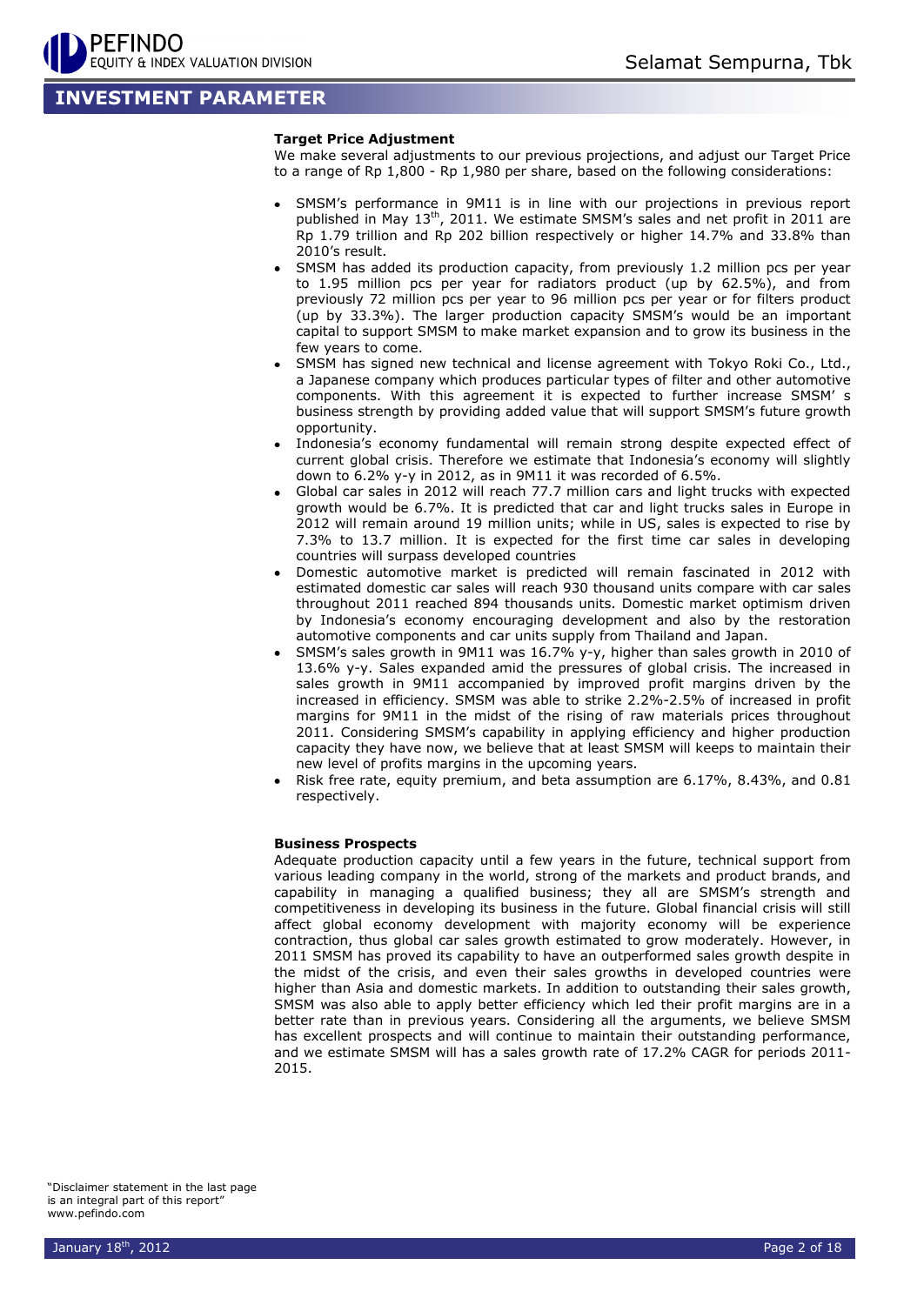#### **Table 1: Performance Summary**

|                                 | 2008  | 2009  | 2010  | 2011P    | 2012P    |
|---------------------------------|-------|-------|-------|----------|----------|
| Revenue [Rp bn]                 | 1,354 | 1,375 | 1,562 | 1,792    | 2,098    |
| Pre-tax profit [Rp bn]          | 144   | 186   | 205   | 281      | 326      |
| Net profit [Rp bn]              | 91    | 133   | 150   | 201      | 234      |
| EPS $[Rp]*$                     | 64    | 92    | 104   | 140      | 162      |
| EPS growth $\lceil \% \rceil$ * | 13.9  | 45.2  | 13.2  | 33.8     | 16.1     |
| $P/E [x]$ *                     | 10.2  | 8.1   | 10.2  | $11.2**$ | $9.6***$ |
| PBV [x]*                        | 1.7   | 2.2   | 3.0   | $7.4**$  | $2.3**$  |

Source: PT Selamat Sempurna Tbk, Pefindo Equity & Index Valuation Division Estimates<br>\* Restated as refer to PSAK No. 22 (2010 revision)<br>\*\*Based on SMSM's share price as of January 17™, 2011 – Rp 1,560 / share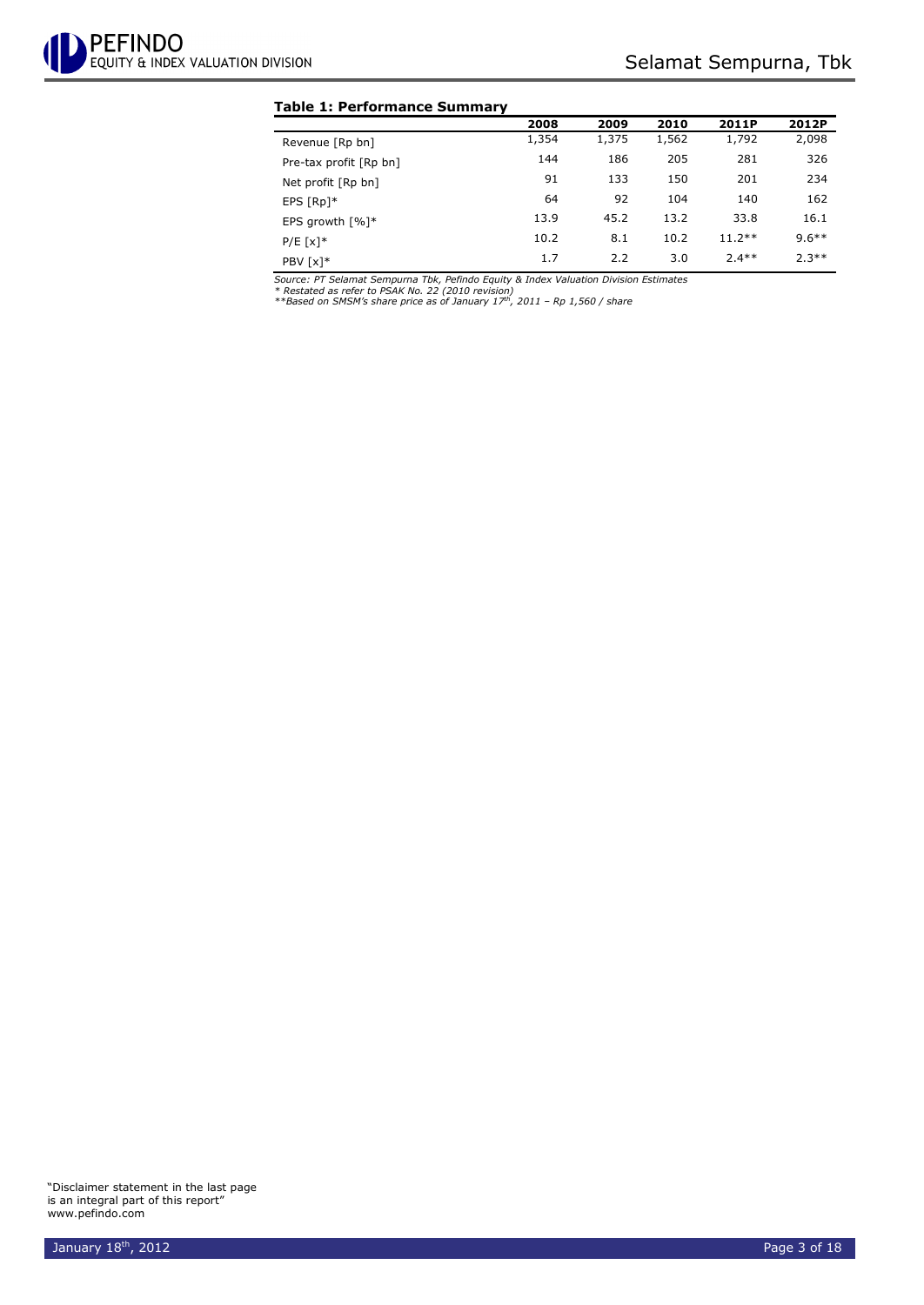## **GROWTH-VALUE MAP**

Growth-Value Map provides overview of market expectations for the companies listed on IDX. Current Performance ("CP") metric, running along the horizontal axis, is a portion of current stock market value that can be linked to the perpetuity of current company's performance in profitability. Growth Expectations ("GE") metric, plotted on the vertical axis, is the difference between current stock market value and the value of current performance. Both metrics are normalized by the company's book value.

Growth-Value Map divides companies into four clusters, they are:

**Excellent value managers ("Q-1")**

Market expects companies in Q-1 to surpass their benchmark in profitability and growth.

**Expectation builders ("Q-2")**

Market has relatively low expectations of profitability from companies in Q-2 in the short term, but has growth expectations exceed the benchmark.

**Traditionalists ("Q-3")**

Market has low growth expectations of companies in the Q-3, although they showed a good profitability in the short term.

#### **Asset-loaded value managers ("Q-4")**

Market has low expectations in terms of profitability and growth for companies in Q-4.



*Source: Pefindo Equity & Index Valuation Division Estimates*

Based on financial data as of September 30, 2011, we classify SMSM into a *traditionalist company* ("Q-3"). Market saw SMSM's capability in generating profits exceed their benchmark expectation and also exceed its peers' capability. This market expectation was confirmed by outstanding SMSM performance in 9M11 that generate highest EBITDA margin and assets turnover among its peers. It was also confirmed by the success of SMSM in increasing sales accompanied by improved profit margins, so that we estimate that in 2011 and few years forward SMSM's profit margins will be above of previous years' profit margins. On the other hand, even though SMSM is one of the largest filters and radiators manufacturers and with more than 100 countries sales destination, market remains expect SMSM's growth opportunity slightly below their benchmark. This condition may suggest that market still expect global uncertainty can disturb SMSM's sales growth in international markets, but in the contrary SMSM proved their capability to deal with crisis to continue to grow. We therefore argue that market can have more expectation to SMSM's growth opportunity for the future compared with current expectation.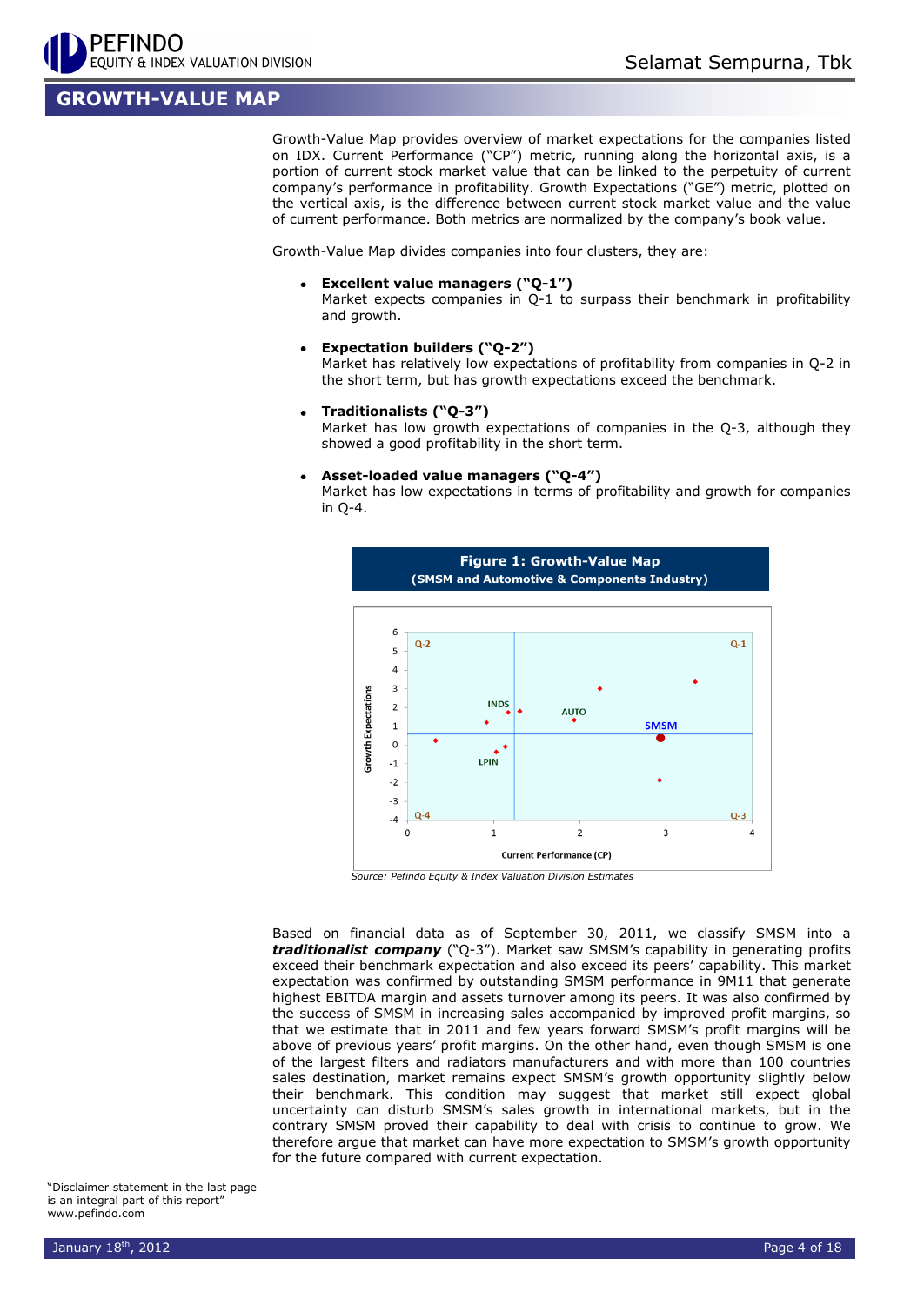## **BUSINESS INFORMATION**

#### **Production Capacity Expansion**

In 2011, SMSM has added its production capacity, from previously 1.2 million pcs per year to 1.95 million pcs per year for radiators product (up by 62.5%), and from previously 72 million pcs per year to 96 million pcs per year or for filters product (up by 33.3%). Production capacity expansion for filters product occurred at both production facilities of SMSM's and its subsidiary, PJM. Production capacity for filters product at SMSM's production facility changed from 62 million pcs per year to 72 million unit per year (changed 16.1%), while at PJM's production facility changed from 10 million pcs per year to 24 million pcs per year (changed 140.0%).

In 2010, SMSM's utilization for radiators and filters product are 69% and 67% respectively, and with the production capacity expansion than in 2011 we estimate SMSM's utilization will be at around 50% for radiators product and 55% for filters product. The larger production capacity SMSM's has will be an important capital to support SMSM's means to make market expansion and to grow its business in the few years to come.

#### **Table 2: SMSM's Production Capacity**

| <b>Product</b> | <b>Production</b><br><b>Facility</b> | Unit                 | 2010                     | $Sep-11$                 | 2011P                    |
|----------------|--------------------------------------|----------------------|--------------------------|--------------------------|--------------------------|
| Radiator       | <b>SMSM</b>                          | pcs/year             | 1,200,000                | 1,950,000                | 1,950,000                |
| Filter         | <b>SMSM</b><br><b>PJM</b>            | pcs/year<br>Pcs/year | 62,000,000<br>10,000,000 | 72,000,000<br>24,000,000 | 72,000,000<br>24,000,000 |

*Source: PT Selamat Sempurna Tbk, Pefindo Equity & Index Valuation Division*

#### **New Technical Assistance and License Agreement**

In 22 November 2011, SMSM has signed *Master Supplier Agreement* (MSA), *Technical Assistance Agreement* (TSA), and *Consignment Production Agreement* (CPA) with Tokyo Roki Co., Ltd., Japan (TRC). TRC is a Japanese company which produces particular types of filter and other automotive components. By signing those agreements SMSM expect to get value added from technical assistance and marketing, so then it can support SMSM's growth in the future. The agreements complement previous agreements that have been signed with other companies, they are: i) Tannex Corp., Japan, in 1985, ii) Tokyo Radiators Mfg. Co. Ltd., Japan, in 1994 and 2008, iii) Usui Kokusai Sangyo Kaisha, Ltd., Japan, in 1994, and iv) Donaldson Company Inc., USA, in 1984 and 2000.

#### **Others Product Production Facilities Relocation**

SMSM plans to relocate its others product (outside filters and radiators product) production facility that specialized for original equipment manufacturer (OEM) as well as for original equipment sparepart (OES) in 2012. The production facility is located in Kapuk area, Jakarta Utara, and planned to be relocate to Tangerang area, Banten. This relocation aimed as follow: 1) anticipation of market share enhancement of OEM/OES market in the future, 2) preparing for more representatives production facility for OEM/OES market, and 3) production facility centralization at "ADR Group industrial complex" to ease production planning and controlling activities. SMSM estimate the relocation will cost of about Rp 20-30 billion. We see that this relocation is part of SMSM's strategy to enhance service quality to its customers and to support their means to increase others product sales in the future.

#### **Recognition of SMSM's Capability in Business Development and SMSM Stock Registered in International Index**

In year of 2011, SMSM obtained many awards that demonstrate recognition of SMSM's capabilities in the field of business development; some of the awards are as follow:

- Award from Indonesian Record Museum (MURI) with a record as the largest manufacturer and seller of filters product for automotive components, obtained in January 2011.
- Business Record Award from Tera Foundation as a company with the largest international trademark registration and the most complete range of filters product, obtained in March 2011.
- TOP 50 Indonesia Global Brand and TOP 250 Indonesia Original Brand from SWA Sembada Magazine given for Sakura brand (SMSM's filters product brand), obtained in July 2011.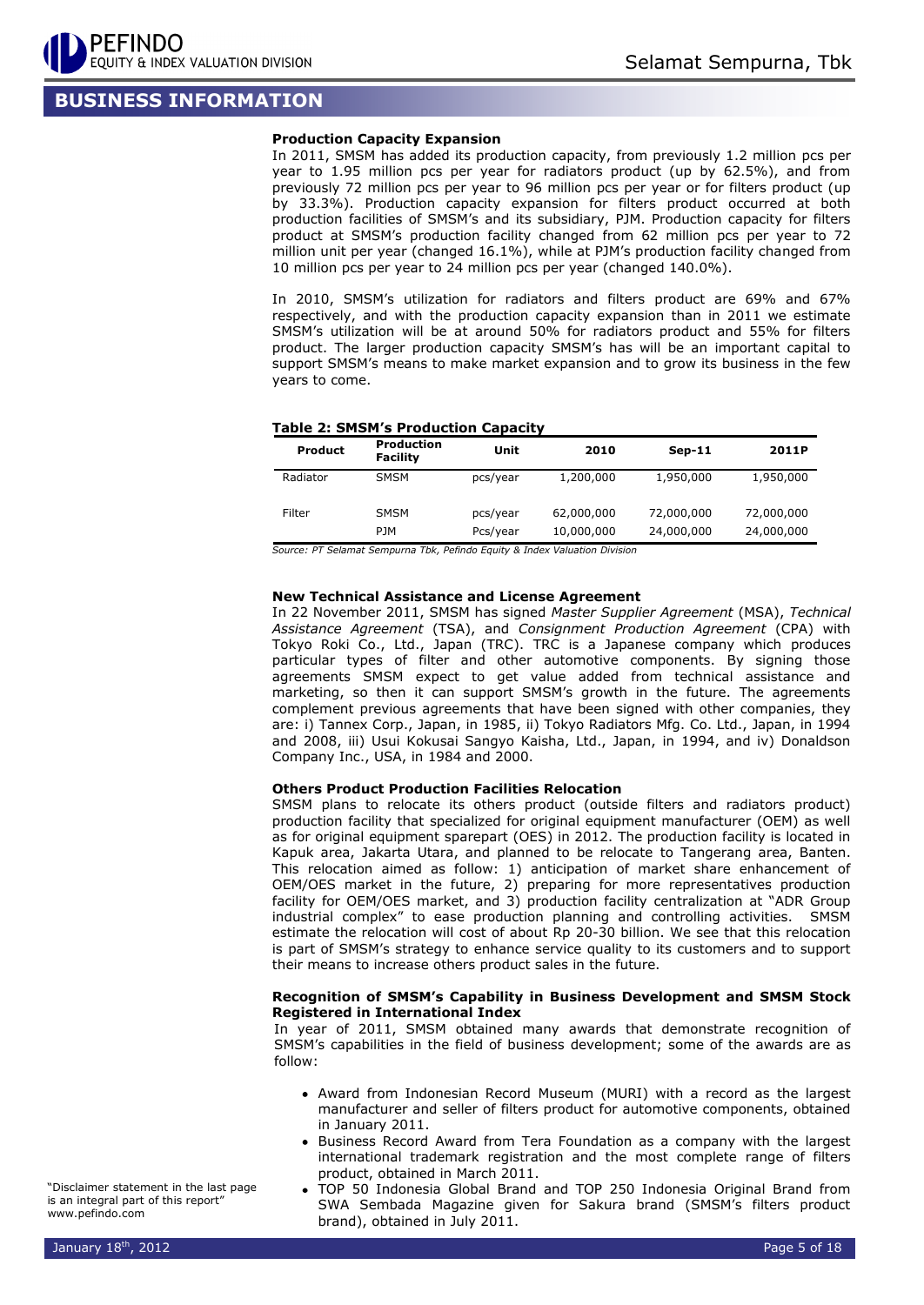- Primaniyarta Award 2011 from Indonesian Government, granted for Indonesian exporters who have performed the best practice, obtained in October 2011.
- Marketing Award 2011 from Marketing Magazines for category The Best Marketing Driving and The Best in International Marketing; a recognition for SMSM's capability in marketing their products to exports markets covering 105 countries and Sakura brands that have been registered in 90 countries. In addition, SMSM also recognized for their success in producing and introduced the first air filter in Indonesia. The award was obtained in November 2011.

Considering recognitions SMSM received, we believe SMSM has adequate capability in developing their business and we also confident that SMSM will persistently striving to penetrate deeper in the existing markets and likewise open possibility in the new markets. Another encouraging development is SMSM stock registered in international index. In 15 November 2011, for the first time SMSM stock was registered in Morgan Stanley Capital International (MSCI) Indonesia Small Cap Index. MSCI Index is one of global investors references to make investment decision, and therefore SMSM will enjoy the benefit of international exposure in global investment community, as well as the increased of investors' confidence to SMSM's business development capability and the future prospect.

#### **World Economy Development: Collective Fiscal Austerity Effect to Global Economy Growth**

Based on The Conference Board research, global economy growth is projected to grow at 3.2% in 2012, weakening from the previous year growth of 3.9%, but then expected to accelerate somewhat to 3.5% for the periods of 2013-2016. Global economy will faces exceptional uncertainty as it enters 2012 as weaker output among developed countries and collective of fiscal austerity is being launched particularly in Eurozone. These may result one of the most severe fiscal contractions in many years. While in US stimulus programs launched in 2010 are being replaced by austerity measures, giving more effect to collective austerity of developed countries. Therefore, advance economies are expected to have a slowdown growth in 2012 of 1.3% as in 2011 already have low growth of 1.6%. But then, it is believed that in 2013-2016 advance economy may have some recovery and they expected to be back to prerecession growth trend of a little more than 2%.

Developing countries will face weakening external demand in 2012, but in most emerging economies they can rely on domestic demand to propel the growth until the world economy becomes healthier. But for developing countries that rely on external demand, will impacted from the shrinking of global market. In line with the downturn in overall economy, emerging economies are estimated to have growth of only 5.1% in 2012 lowering from 6.4% growth in 2011. This shrinking as a result of emerging economies will experienced slower export growth, and some may because already growing above trend. However, they generally have more flexibility in fiscal policy than most of developed countries that may benefit them in term of more stable growth.

| Country                                                             | 2011E  | 2012F |
|---------------------------------------------------------------------|--------|-------|
| US                                                                  | 1.5    | 1.1   |
| $EU-15$                                                             | 1.5    | 1.1   |
| Japan                                                               | $-0.5$ | 0.7   |
| Other advanced                                                      | 3.3    | 2.5   |
| <b>Advanced Economies</b>                                           | 1.6    | 1.3   |
| China                                                               | 9.5    | 8.7   |
| India                                                               | 7.8    | 7.4   |
| Other developing Asia                                               | 5.1    | 2.8   |
| Latin America                                                       | 4.5    | 2.9   |
| Middle East                                                         | 4.3    | 2.3   |
| Africa                                                              | 4.4    | 2.4   |
| Central & Eastern Europe                                            | 4      | 2.1   |
| Rusia and other CIS                                                 | 4.6    | 2.8   |
| <b>Emerging Market and Developing Economies</b>                     | 6.4    | 5.1   |
| World                                                               | 3.9    | 3.2   |
| Source: The Conference Board Global Economic Outlook, November 2011 |        |       |

**Table 3: Global Economy Growth**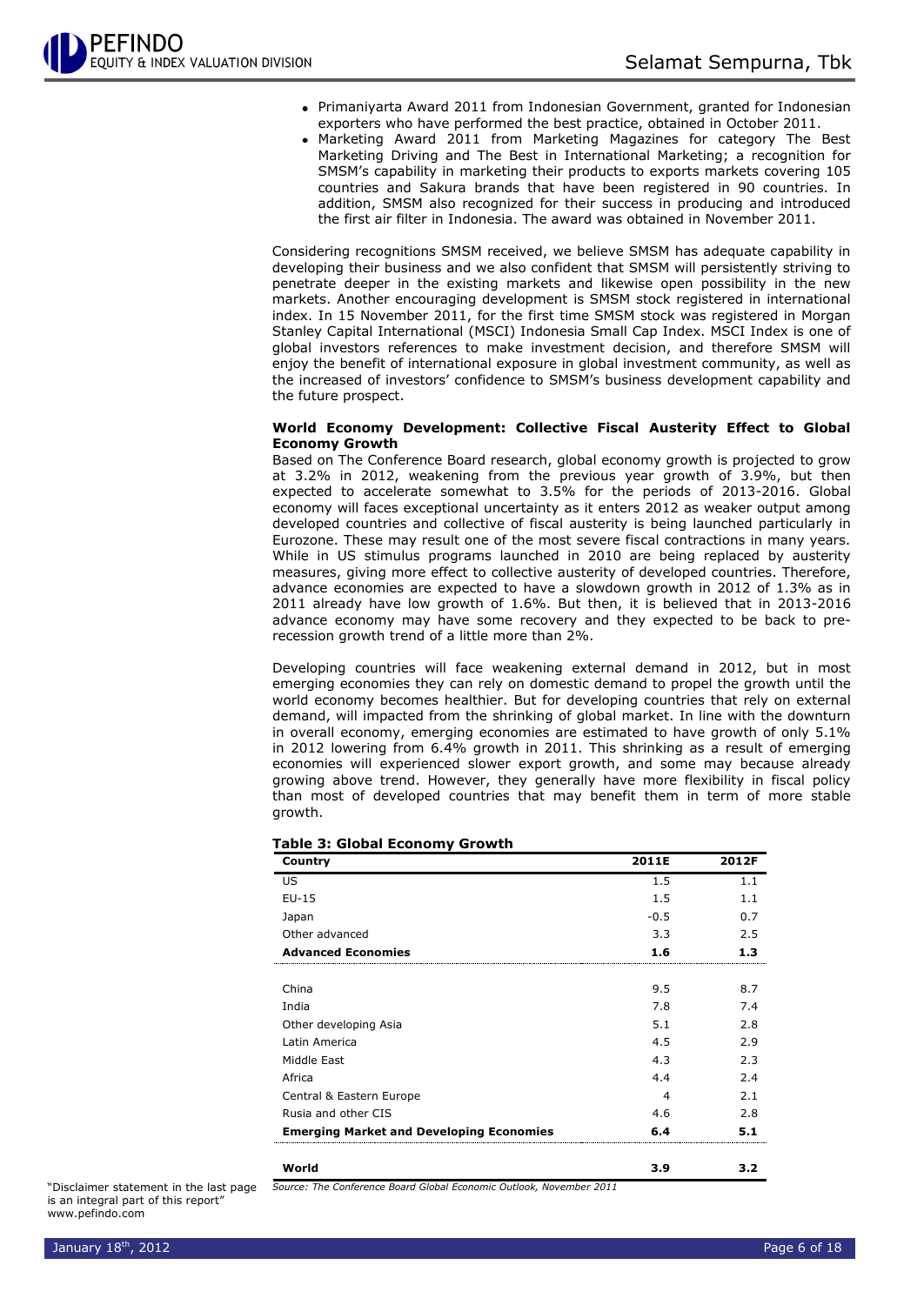#### **Indonesia's Economy Development: Domestic Demand will continue to Support the Economy Growth**

Indonesia's economy expanded by 6.5% y-y up to 9M11, improved compared with 2010's growth of 6.1% y-y. Domestic consumption continued to be the backbone of Indonesia's economy as it was grew by 5.4% y-y in 9M11, higher than 5.2% y-y growth in 2010. Along with the domestic consumption growth, net export also expanded faster this year, it is expanded by 64.1% y-y in 9M11 faster than 14.1% in 2010 which supported mainly by commodity export to other Asian countries that are relatively better economic performance compared to Europe and US countries. Indonesia's economy in 2011 also remarked by low inflation at the end of 2011 and reaches 3.79% y-y at the year end of 2011, much lower compared to 2010's of 6.96% y-y. Similarly, Rupiah exchange rate against US\$ strengthen compared to 2010's and on average traded at Rp 8,700-8,800 per US\$.

#### **Table 4: Indonesia Economy Indicators**

|                            | 2008  | 2009  | 2010   | 9M11  | 2011     |
|----------------------------|-------|-------|--------|-------|----------|
| GDP growth $(%$ , y-y)     | 6.1   | 4.5   | 6.1    | 6.5   | $6.5***$ |
| Inflation rate $(% , y-y)$ | 11.06 | 2.78  | 6.96   | 4.61  | 3.79     |
| Exchange rate* (Rp/US\$)   | 9,136 | 9,680 | 10,398 | 8,701 | 8,779    |
| SBI rate (%)               | 9.25  | 6.50  | 6.5    | 6.5   | 6.0      |

*\* Bank Indonesia middle rate average \*\* Expected to be unchanged from 9M11 figure*

*Source: BPS, Bank Indonesia, Pefindo Equity & Index Valuation Division*

For 2012, we see that Indonesia's economy fundamental will remain strong despite expected effect of current global crisis that may cause slow down to global economy. Therefore we estimate that Indonesia's economy will slightly down to 6.2% y-y in 2012, as in 9M11 it was recorded of 6.5%. The growth locomotive would be contributed from private consumption with the support of continued consumers' optimism, manageable inflation, lower interest rate, and increasing per capita income. Indonesia's per capita income is expected to reach US\$ 3,500 in 2011, and may break US\$ 4,000 in 2012, compared to US\$ 3,000 in 2010. Meanwhile, investment realization in 9M11 was Rp 120 trillion or rose by 16% compared to 2010's, and expected to get Rp 170 trillion up to end of 2011. With population composition is dominated by productive age population (around 60%) and increasing international perception of Indonesia's economy development that reflected from the inclusion of Indonesia into investment grade by Fitch in December 2011 and expected will followed by Moody and S&P in 2012, then we believe that Indonesia will able to maintain its favorable growth in the coming years.

#### **Moderate Outlook of Global Car Sales and Developing Countries Car Sales will Exceed Mature Market in 2012**

Global car sales in 2012 will reach 77.7 million cars and light trucks with expected growth would be 6.7% as estimated by R. L. Polk & Co. The increase in car sales would be driven by a strong demand in China which would be expected to jump by 16% to 17.9 million units compared with 15.5 million units in 2011. In Europe, 2011's sales were around 19.2 million units or only grew by 3.8% compared to 2010's sales which were 18.5 million units. It is predicted that car and light trucks sales in Europe in 2012 will remain around 19 million units due to austerity measures and sovereigndebt concerns that prevent governments from offering scrap-page programs and other incentives for buyers. While in US, sales is expected to rise by 7.3% to 13.7 million units in 2012 and will hardly to surpass 16 million units a year, the sales level before the recession in 2008, before 2015. The year of 2012 will be an interesting year for car sales in developing countries; it is expected for the first time car sales in developing countries will surpass developed countries. As reported by Global Auto Report, the sales in developing countries will expand by 7% in 2012, climbing to 31 million units and exceed volumes in the mature markets of Western Europe, North America and Japan. As a comparison, a decade ago, developing countries only accounted for less than 20% of global car sales.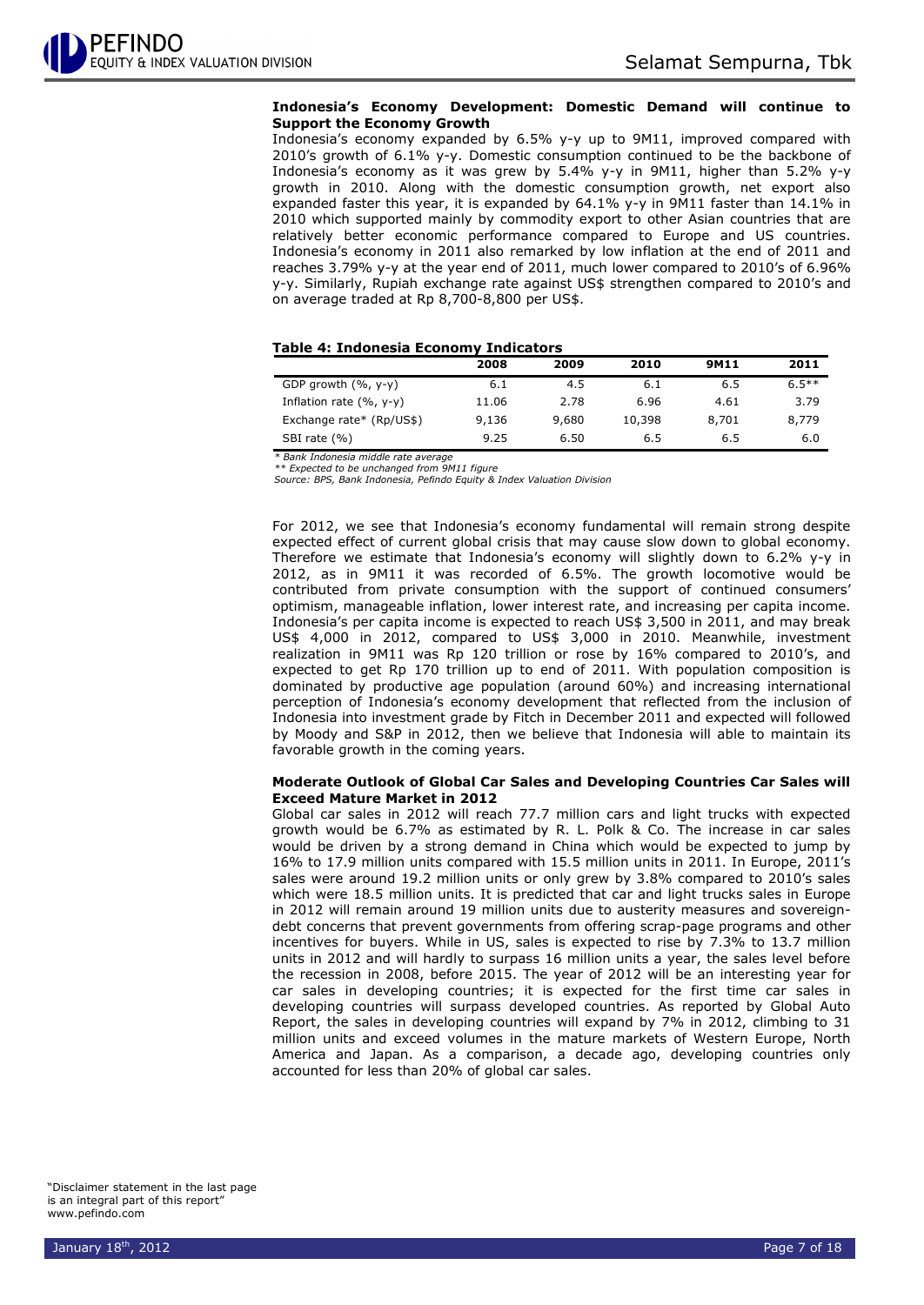



#### **Outperformed of Domestic Car Sales in 2011 and Remain Fascinated in 2012**

Indonesian Automotive Industries Association recorded domestic car sales throughout 2011 reached 894,180 units, up by 16.8% y-y compared to 2010's sales of 764,710 units. This result was outperformed since in 2011 there was tsunami that struck Japan in March 2011 and flood in Thailand that disturbed automotive components and car units supply from Thailand. In November 2011, Indonesia's car sales already above Thailand's car sales with 813,856 units, while Thailand's car sales was only 739,506 units. This is for the first time as Thailand was always a leader in car sales in ASEAN region.

By considering Indonesia's economy will remain continue to record good performance and Europe and US crisis will not significantly affect overall domestic economy, national automotive market is predicted will remain fascinated in 2012 with estimated domestic car sales will reach 930 thousand units. The optimism also driven by the restoration automotive components and car units supply from Thailand and Japan. Even some manufacturers already plan to launch several new models and including low-price cars. But it is wise to consider that domestic car sales will be slow down within the first quarter of 2012 due to government program plan of more strict limitation subsidized fuel consumption in April  $1<sup>st</sup>$ , 2012. However, we believe the effect will only occur in the short-time and then the car sales will continue to grow normally.



*Source: Indonesian Automotive Industries Association, Pefindo Equity & Index Valuation Division*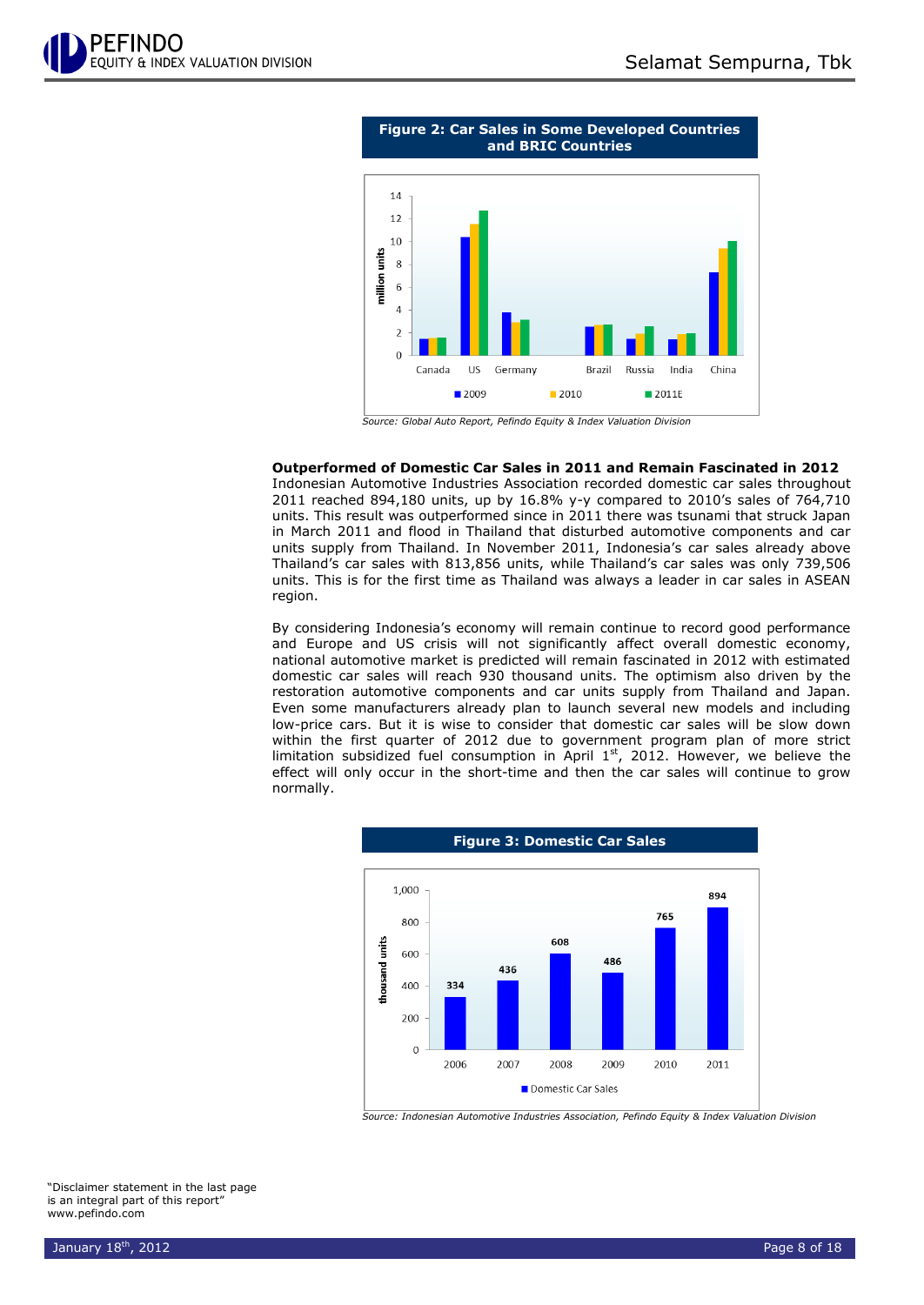#### **Heavy Equipment Industry will continue to Expand in 2012**

In 2011, national heavy equipment production reach 7,353 units, jump by 60.6% y-y from the previous year in 2010 that was only produced 4,691 units. The fascinating of heavy equipment industry will remain to continue in 2012, as Indonesia Heavy Equipment Industry Association estimates that production growth will be at 35% y-y to around 10 thousand units. Global crisis and global economic slowdown may not significantly impacting heavy equipment industry as the products mainly absorbed by domestic demand; besides overall market demand for heavy equipment is further than local manufacturers can produced. Up to 2011, heavy equipment market is amounted of 17 thousand units and projected to expand to 21 thousand units in 2012.



*Source: Indonesia Heavy Equipment Industry Association, Pefindo Equity & Index Valuation Division*

### **FINANCE**

#### **Convincing Capability of Market Development in Developed Countries and Big Potential in Domestic Market**

SMSM's sales dominated by filters product with 76.7% of sales in 9M11, and then followed by radiators products by 20.6%. SMSM is a company with a very wide global market with export market of more than 100 countries. Export market was accounted more than 70% of sales spreading over Asia, Australia, America, Europe and others regions. Despite developed countries suffering from current crisis, SMSM's sales in developed countries have a higher growth compared to sales in Asia and Indonesia. Sales in the region of Australia, US, and Europe and others experienced growth in 9M11 by 25.3%, 17.3%, and 31.0% respectively. Europe and others region market grew higher than other regions albeit Europe is the center of the current global crisis. SMSM able to developed significant sales growth in those three areas in the range of 12%-15% CAGR for the periods of 2007-2010. This condition provides us of convincing SMSM's capability of market development in developed economy and demonstrates market recognition of SMSM's products and services quality in those regions.

Asian countries are the highest contributor of SMSM sales and it was accounted for 28.1% in 9M11. Meanwhile the average growth in Asia region was only 8.1% CAGR for 2007-2010; the lowest average growth compared to others regions. On the other hand, domestic market is the fastest growing market for SMSM's sales with the growth of 21.6% CAGR for 2007-2010. In 9M11 domestic sales still expanded by around 15% and with sales value has reached 93% of sales in Asia region, which demonstrate that domestic market has big potential for SMSM moreover with the encouraging development of Indonesian automotive industry in the last few years.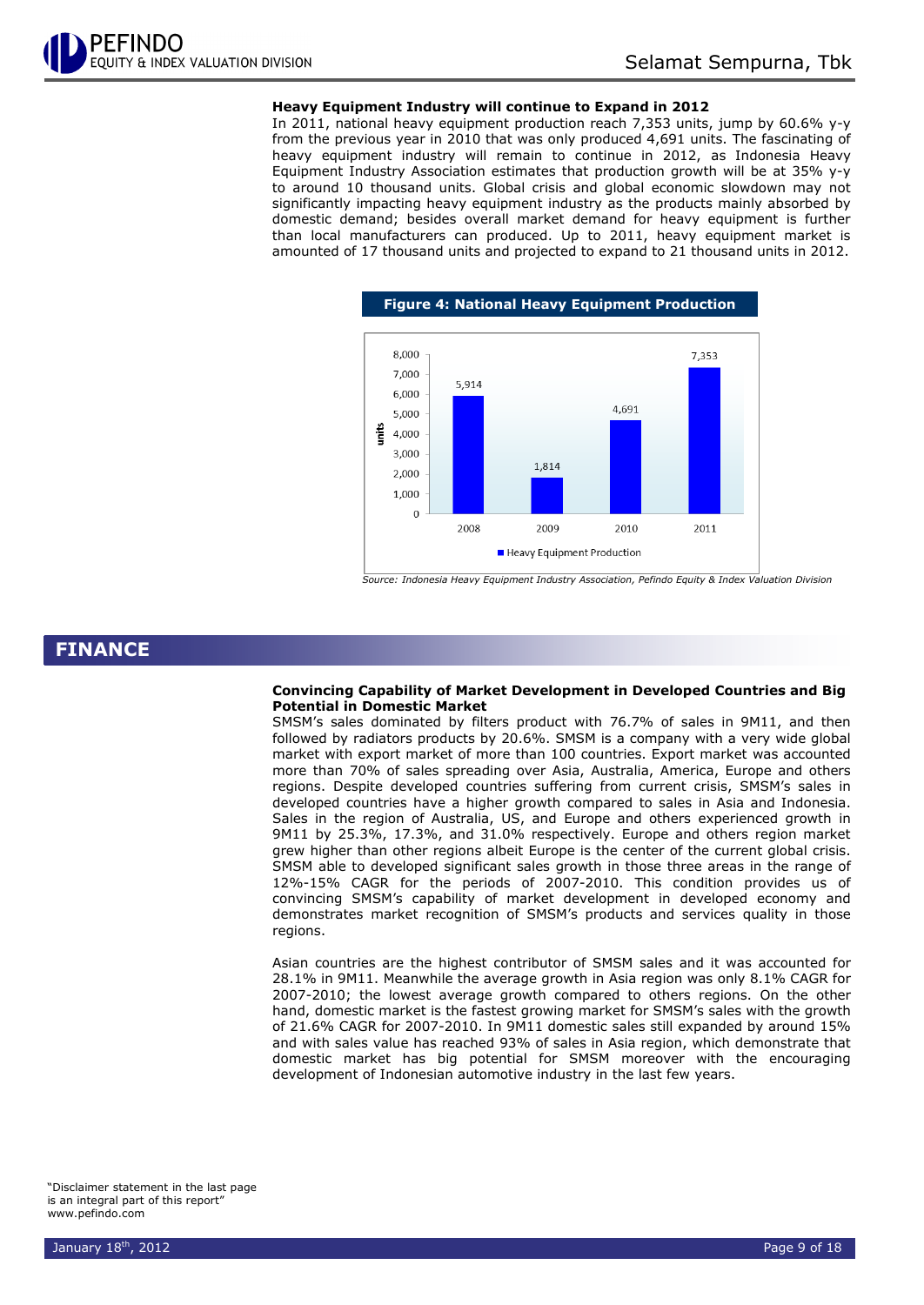

**Figure 5: SMSM's Sales Composition in 9M11**



20.6%

#### **Sales by Product Sales by Geography**



*Source: PT Selamat Sempurna Tbk, Bloomberg, Pefindo Equity & Index Valuation Division*



#### **Sales Growth Accompanied by Improved Profit Margins**

SMSM can realized sales of Rp 1.31 trillion in 9M11, grew 16.7% y-y from 9M11's sales of Rp 1.12 trillion. The growth in 9M11 is higher than sales growth for 2010 which was only 13.6% y-y. What interesting from SMSM's performance in 9M11 is that the increased in sales growth accompanied by improved profit margins driven by the increased in efficiency. SMSM was able to strike 2.2%-2.5% of increased in profit margins for 9M11. SMSM recorded 24.7% of gross margin in 9M11 compared to 22.4% in 9M10. The improved margin due to declining of SMSM's COGS to sales in the midst of the rising of raw materials prices throughout 2011. For the first nine months in 2011, average prices of raw materials of steel, nickel, aluminum, copper, and tin have climbed up of about 10%, 15%, 18%, 20%, and 50% respectively from the same period in the previous year. This condition provides indication of SMSM capability to apply efficiency in raw material management.

SMSM's EBITDA margin improved from 19.1% in 9M10 to 21.5% in 9M11 mainly supported by efficiency in operating expenses. The applied efficiency in COGS, operating expenses, and other expenses resulting in improved net margins in 9M11 to became 11.3% compared to 9M10's which only 9.2%. Profit margins in 2011 up to 9M11 showed a new level of margins as compared with the previous years. Considering SMSM's capability in applying efficiency and higher production capacity they have now, we believe that at least SMSM will keeps to maintain their new level of profits margins in the upcoming years.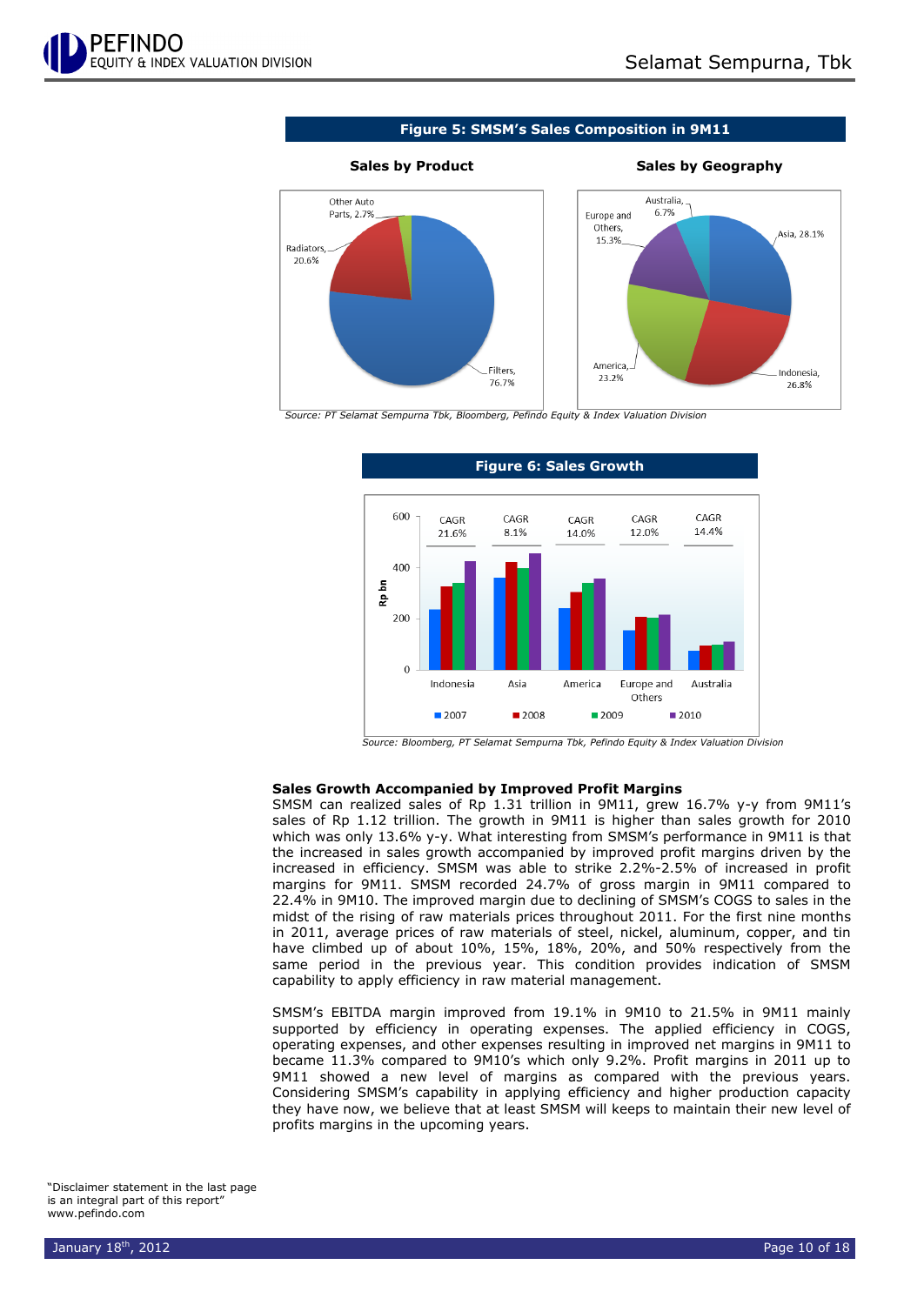



*Source: PT Selamat Sempurna Tbk, Pefindo Equity & Index Valuation Division*



#### **Figure 8: SMSM's Margins**

*Source: PT Selamat Sempurna Tbk, Pefindo Equity & Index Valuation Division*

#### **Remain Low of Debt Level and Capability to Generate Sufficient EBITDA**

SMSM's debt composition in 9M11 is 64% (Rp 159 billion) in long-term debt which is in bond debt that issued in 2010, and 36% (Rp 91 billion) in short-term debt which is in bank debt that aimed for working capital and raw materials import financing. SMSM's debt level still low marked by net-debt-to-equity ratio of 0.35 in 9M11, where this number dropped from 0.48 in 9M10. On the other hand, SMSM has a very low debt-to-EBITDA ratio of 0.89 in 9M11, and even in 9M10 its value was higher but the ratio still below of 1.5. This low ratio of debt-to-EBITDA describes there are still wide room for SMSM to maximizing the use of debt to optimizing its business, but on the other hand suggest SMSM's capability in generating sufficient EBITDA. Moreover if we consider average capital expenditure (capex) spent annually by SMSM is about Rp 90- 100 billion, and then EBITDA-to-capex ratio will be at 2.5-3 times. This describes SMSM has a sufficient capability in financing its business development and also its debt covering.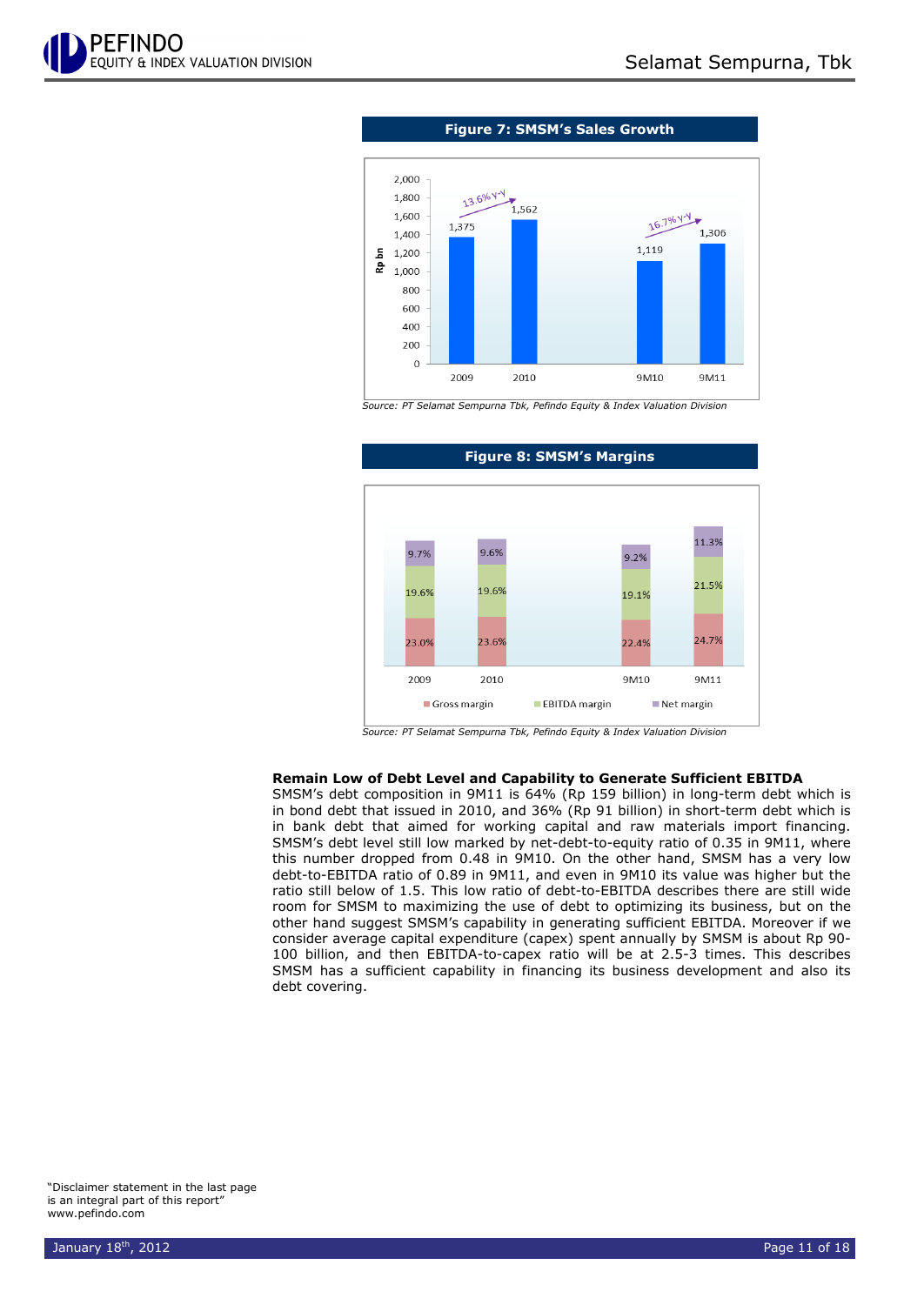

**Figure 9: SMSM's Margins vs Its Peers**



*Source: PT Selamat Sempurna Tbk, Pefindo Equity & Index Valuation Division*



#### **Figure 10: SMSM's Capital Expenditure**

*Source: PT Selamat Sempurna Tbk, Pefindo Equity & Index Valuation Division*

#### **Dividend Update: Final Cash Dividend 2010 and Interim Dividend 2011**

In June 6<sup>th</sup>, 2011, Annual General Meeting of Shareholders has decided cash dividend disbursement of Rp 136.8 billion or Rp 95 per share for 2010 fiscal year, which reflects 90.9% of net income of Rp 150.4 billion. As in 2010 SMSM has paid interim dividends of Rp 93.6 billion or Rp 65 per share, therefore the final cash dividend for 2010 fiscal year is Rp 43,2 billion or Rp 30 per share which then already paid by SMSM on August  $4<sup>th</sup>$ , 2011. Meanwhile, for 2011 fiscal year, SMSM has scheduled interim dividend payment of Rp 72.0 billion or Rp 50 per share and already paid on December  $1<sup>st</sup>$ , 2011. Based on long history of dividend payment, we believe SMSM will continue to have a strong commitment in dividend payment as they already apply as part of their long-term goals within 5 years ahead. Therefore, it is not surprising if SMSM commitment awarded by Finance Asia with predicate: *most committed to a strong dividend policy (ranked 6th)* among listed companies in Indonesia.

#### **Still Highly Competitive Performance among Its Peers**

SMSM has the highest EBITDA margin in 9M11 (21.5%) compared with its peers namely AUTO, INDS, and LPIN that indicates SMSM has a better capability in generating operating profit among its peers, moreover SMSM has a very competitive gross margin. SMSM also has the highest assets turnover among its peers of 1.15 compared to 0.76 of average value of SMSM and its peers. SMSM showed a very encouraging achievement in capability of assets utilization and market development compared to its peers. Automotive induystry suggest has low leverage level represent by low average ratio of net-debt-to-equity and debt-to-EBITDA of 0.15 and 1.90 respectively. Even SMSM has the lowest debt-to-EBITDA ratio of 0.89 in 9M11. Considering all the facts we see that SMSM performance still higly competitive among its peers moreover coupled with SMSM outstanding capabilty in business development, we believe SMSM will compete competitively and even provides benchmark in automotive components industry.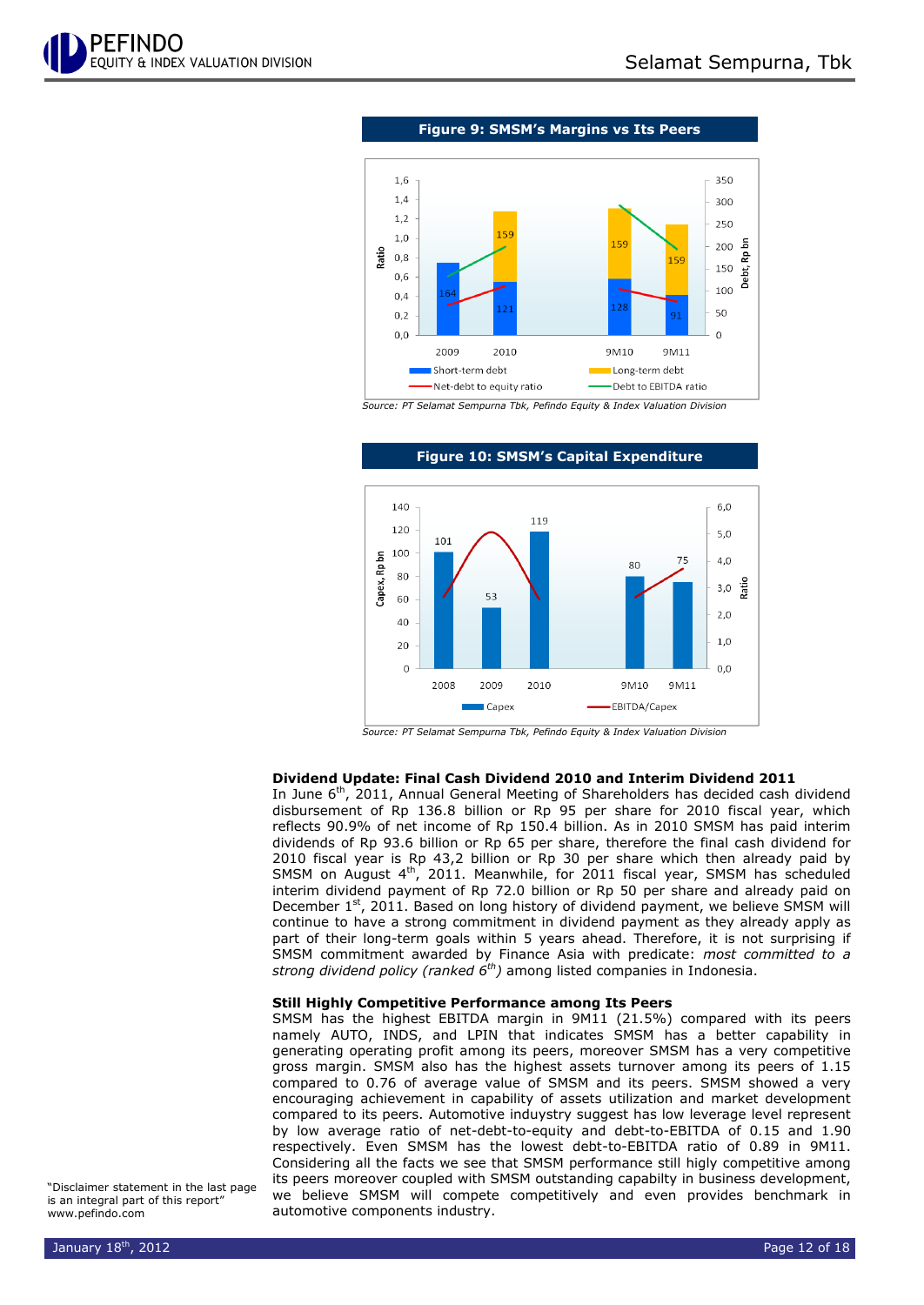#### **Table 5: Peers Comparison of 9M11 Performance**

|                    | <b>SMSM</b> | <b>AUTO</b> | <b>INDS</b> | <b>LPIN</b> | Avg. |
|--------------------|-------------|-------------|-------------|-------------|------|
| Gross margin (%)   | 24.7        | 16.8        | 21.8        | 43.4        | 26.7 |
| EBITDA margin (%)  | 21.5        | 8.9         | 17.1        | 7.9         | 13.8 |
|                    |             |             |             |             |      |
| Assets Turnover    | 1.15        | 0.80        | 0.80        | 0.30        | 0.76 |
| Net-debt-to-equity | 0.35        | 0.08        | 0.51        | (0.33)      | 0.15 |
| Debt-to-EBITDA     | 0.89        | 1.68        | 2.95        | 2.08        | 1.90 |
|                    |             |             |             |             |      |

*Source: Bloomberg, PT Selamat Sempurna Tbk, Pefindo Equity & Index Valuation Division*

#### **Business Prospect**

SMSM now is has a bigger production capacity which giving supply of idle capacity of estimated about 50% for radiators product and 45% for filters products in 2011. The idle capacities will become one of main capital for SMSM in market expansion measures so that SMSM already equipped for the increasing demand in the coming years. New agreements with Tokyo Roki Co., Ltd., Japan is expected to giving added value especially in technical assistance in production and marketing related products and then becoming new driving engine for SMSM growth opportunity in future. We believe of SMSM's capability in business development as well as many various institutions that have provided SMSM awards in 2011 for its outstanding business performance.

Although in 2011 world economy affected by the global crisis, SMSM's sales to export markets were still able to grow with a convincing growth rate of 16%-31% (in 9M11) outperformed sales growth in domestic market. Moreover sales in Europe and others region recorded the highest growth among market regions SMSM have, suggest SMSM's capability to keep growing in the midst of crisis that has faced. Global car sales outlook in 2012 is remain in moderate level, with expected sales growth in US market will higher than expected growth of global market, and fascinating growth will happened in developed countries where the car sales in developed economy market will exceed car sales in developing economy. Meanwhile, with the portion of 25%-35% and as a region with the highest average sales growth (21.6%, 2007-2010), domestic market also promising big opportunities for SMSM. Moreover supported with encouraging Indonesia's economy for the last few years and estimated to continue in 2012 with expected economic growth of 6.2 y-y. Domestic car and heavy equipment sales development was also fantastic in 2011 and expected to continue in 2012.

We see that 2011 was a very special year for SMSM. SMSM successfully scored sales growth accompanied by improved profit margins, moreover in the midst of the climbing of raw materials prices. Profit margins in 9M11 suggest a new level of margins which we expect will sustain in the years ahead. SMSM also has a capability in generating sufficient operating profits and proven assets utilization that even higher than its peers. Considering all the aspects described before, we believe SMSM has a bright prospect in the future in term of growth and competitiveness. Thus we estimate average SMSM' sales growth for the periods of 2010-2015 will reach 16.7% CAGR.



*Source: PT Selamat Sempurna Tbk, Pefindo Equity & Index Valuation Division Estimates*

**Figure 11: SMSM's Capital Expenditure**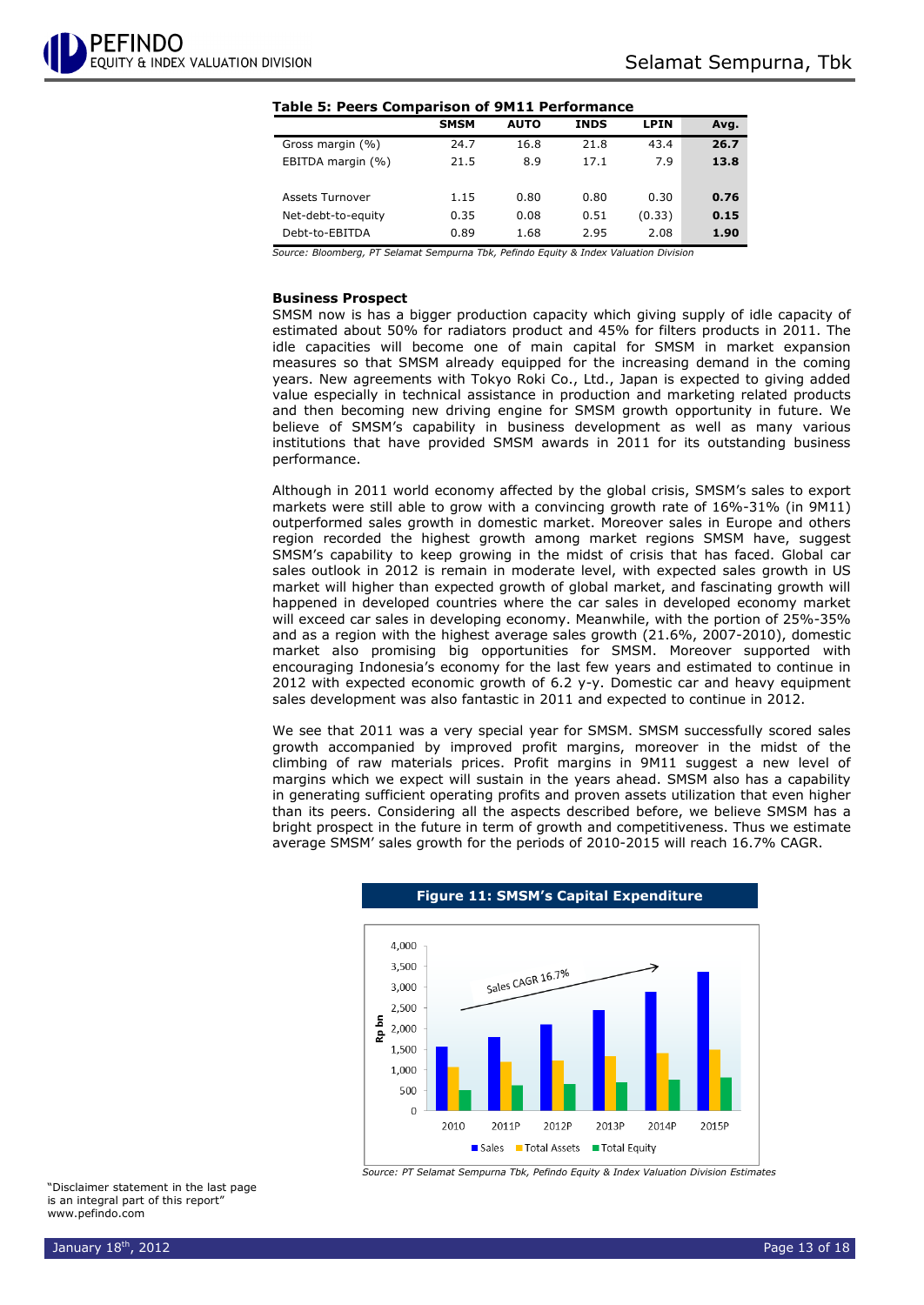| Table 6: SMSM and Its Peers Performance Summary as of September 30, 2011 | <b>SMSM</b> | <b>AUTO</b> | <b>INDS</b> | <b>LPIN</b> |
|--------------------------------------------------------------------------|-------------|-------------|-------------|-------------|
|                                                                          |             |             |             |             |
| Net sales [Rp bn]                                                        | 1,306       | 5,451       | 891         | 44          |
| Gross profit [Rp bn]                                                     | 323         | 916         | 194         | 19          |
| Operating profit [Rp bn]                                                 | 220         | 362         | 131         | 3           |
| Net profit [Rp bn]                                                       | 148         | 754         | 86          | 6           |
| Total asset [Rp bn]                                                      | 1,131       | 6,779       | 1,117       | 150         |
| Total liabilities [Rp bn]                                                | 447         | 2,217       | 518         | 36          |
| Total equity [Rp bn]                                                     | 684         | 4,562       | 599         | 113         |
| Growth y-y                                                               | 16.7        | 18.1        | 17.9        | 5.1         |
| Net sales [%]                                                            | 28.5        | 10.0        | 27.9        | 8.0         |
| Gross profit [%]                                                         | 38.6        | (11.3)      | 44.9        | (51.3)      |
| Operating profit [%]                                                     | 44.1        | (9.4)       | 26.7        | (34.5)      |
| Net profit [%]                                                           | 16.7        | 18.1        | 17.9        | 5.1         |
| <b>Profitability</b>                                                     | 24.7        | 16.8        | 21.8        | 43.4        |
| Gross profit margin [%]                                                  | 16.9        | 6.6         | 14.7        | 7.4         |
| Operating profit margin [%]                                              | 13.1        | 11.1        | 7.7         | 4.3         |
| <b>ROA [%]</b>                                                           | 21.6        | 16.5        | 14.4        | 5.6         |
| ROE [%]                                                                  | 24.7        | 16.8        | 21.8        | 43.4        |
| Leverage                                                                 |             |             |             |             |
| DER [x]                                                                  | 0.7         | 0.5         | 0.9         | 0.3         |

*Source: Bloomberg, PT Selamat Sempurna Tbk, Pefindo Equity & Index Valuation Division*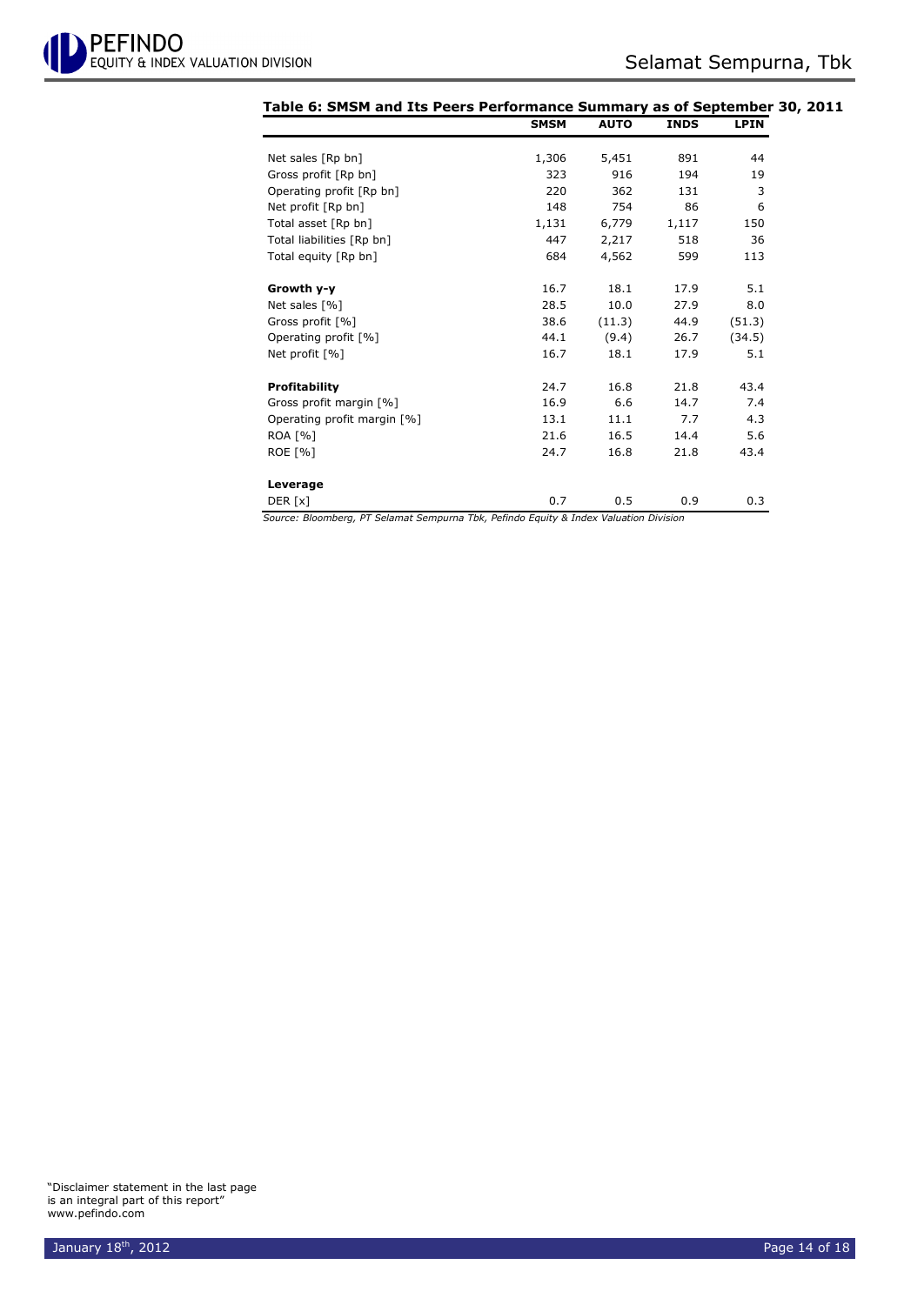## **TARGET PRICE**

#### **VALUATION**

#### **Methodology**

We apply Discounted Cash Flow (DCF) method as the SMSM valuation approach considering the income growth is a value driver instead of the asset growth.

Furthermore, we also apply Guideline Company Method (GCM) as comparison method.

This valuation is based on 100% shares price as of January  $17<sup>th</sup>$ , 2012, and Financial Report as of September  $30<sup>th</sup>$ , 2011 as the basis for the fundamental analysis.

#### **Value Estimation**

We use the cost of capital and cost of equity of 10.94% and 12.79% based on the following assumptions:

| <b>Table 7: Assumption</b>          |       |
|-------------------------------------|-------|
| Risk free rate $\lceil \% \rceil$ * | 5.99  |
| Risk premium [%]*                   | 8.50  |
| Beta $\lceil x \rceil^*$            | 0.80  |
| Cost of Equity [%]                  | 12.79 |
| Marginal tax rate [%]               | 22.00 |
| Debt to Equity Ratio [x]            | 0.74  |
| <b>WACC [%]</b>                     | 10.94 |

*Source: Bloomberg, Pefindo Equity & Index Valuation Division Estimates \* as of January 17 th , 2011* 

Target price for 12 months based on valuation as per January  $17<sup>th</sup>$ , 2012, is as follows:

- Using DCF method with discount rate assumption 10.94%, is Rp 2,009 Rp 2,238 per share.
- $\div$  Using GCM method (P/E 9.5X and P/BV 2.1X) is Rp 1,332 Rp 1,383 per share.

In order to obtain a value which represents both value indications, we have weighted both DCF and GCM methods by 70%:30%.

Based on the above calculation, target price of SMSM for 12 month is **Rp 1,800** - **Rp 1,980** per share.

#### **Table 8: Summary of DCF Method Valuation**

|                               | <b>Conservative</b> | Moderate | <b>Optimist</b> |
|-------------------------------|---------------------|----------|-----------------|
| PV of Free Cash Flows [Rp bn] | 924                 | 972      | 1,021           |
| PV of Terminal Value [Rp bn]  | 2,206               | 2,322    | 2,438           |
| Non-Operating Assets [Rp bn]  | 12                  | 12       | 12              |
| Debt [Rp bn]                  | (249)               | (249)    | (249)           |
| Number of Share [mn shares]   | 1,440               | 1,440    | 1,440           |
| Fair Value per Share [Rp]     | 2,009               | 2,123    | 2,238           |

*Source: Pefindo Equity & Index Valuation Division Estimates*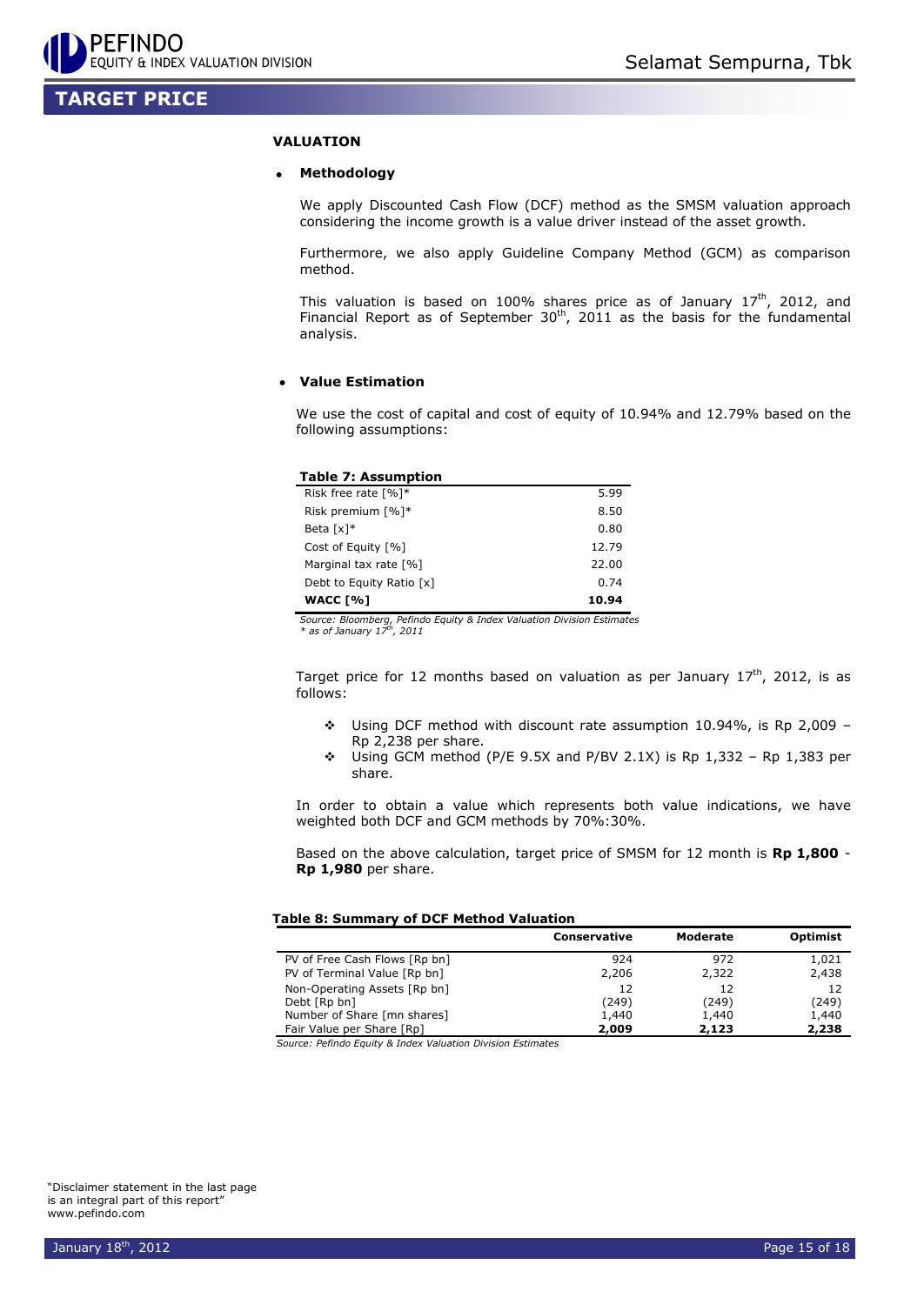#### **Table 9: GCM Comparison**

|                               | <b>SMSM</b> | <b>AUTO</b> | <b>INDS</b> | <b>LPIN</b> | Average |
|-------------------------------|-------------|-------------|-------------|-------------|---------|
| Valuation, January 17th, 2012 |             |             |             |             |         |
| Price [Rp]                    | 1,560       | 3,525       | 3,600       | 2,025       |         |
| Market capitalization [Rp bn] | 2,246       | 13,403      | 804         | 43          |         |
| $P/E$ [x]                     | 11.5        | 12.6        | 10.0        | 4.0         | 9.5     |
| $P/BV$ [x]                    | 3.6         | 3.1         | 1.3         | 0.4         | 2.1     |
| _ _ _ _ _ . _ _<br>$ -$       | $   -$      |             |             |             |         |

*Source: Bloomberg, Pefindo Equity & Index Valuation Division*

#### **Table 10: Summary of GCM Method Valuation**

|      | Multiple [x] | Est. EPS [Rp] | Est. BV/share [Rp] | Value [Rp] |
|------|--------------|---------------|--------------------|------------|
| P/E  | 9.5          | 140           | -                  | 1,332      |
| P/BV |              | $\sim$        | 655                | 1,383      |

*Source: Bloomberg, Pefindo Equity & Index Valuation Division Estimates*

#### **Table 11: Fair Value Reconciliation**

|                     |            | <b>Fair Value per Share [Rp]</b> |         |  |  |  |
|---------------------|------------|----------------------------------|---------|--|--|--|
|                     | <b>DCF</b> | <b>GCM</b>                       | Average |  |  |  |
| Upper limit         | 2,238      | 1,383                            | 1,980   |  |  |  |
| <b>Bottom limit</b> | 2,009      | 1,332                            | 1,800   |  |  |  |
| Weight              | 70%        | 30%                              |         |  |  |  |

*Source: Pefindo Equity & Index Valuation Division Estimates Note: average price is rounded according to the fractional price prevailing on the IDX*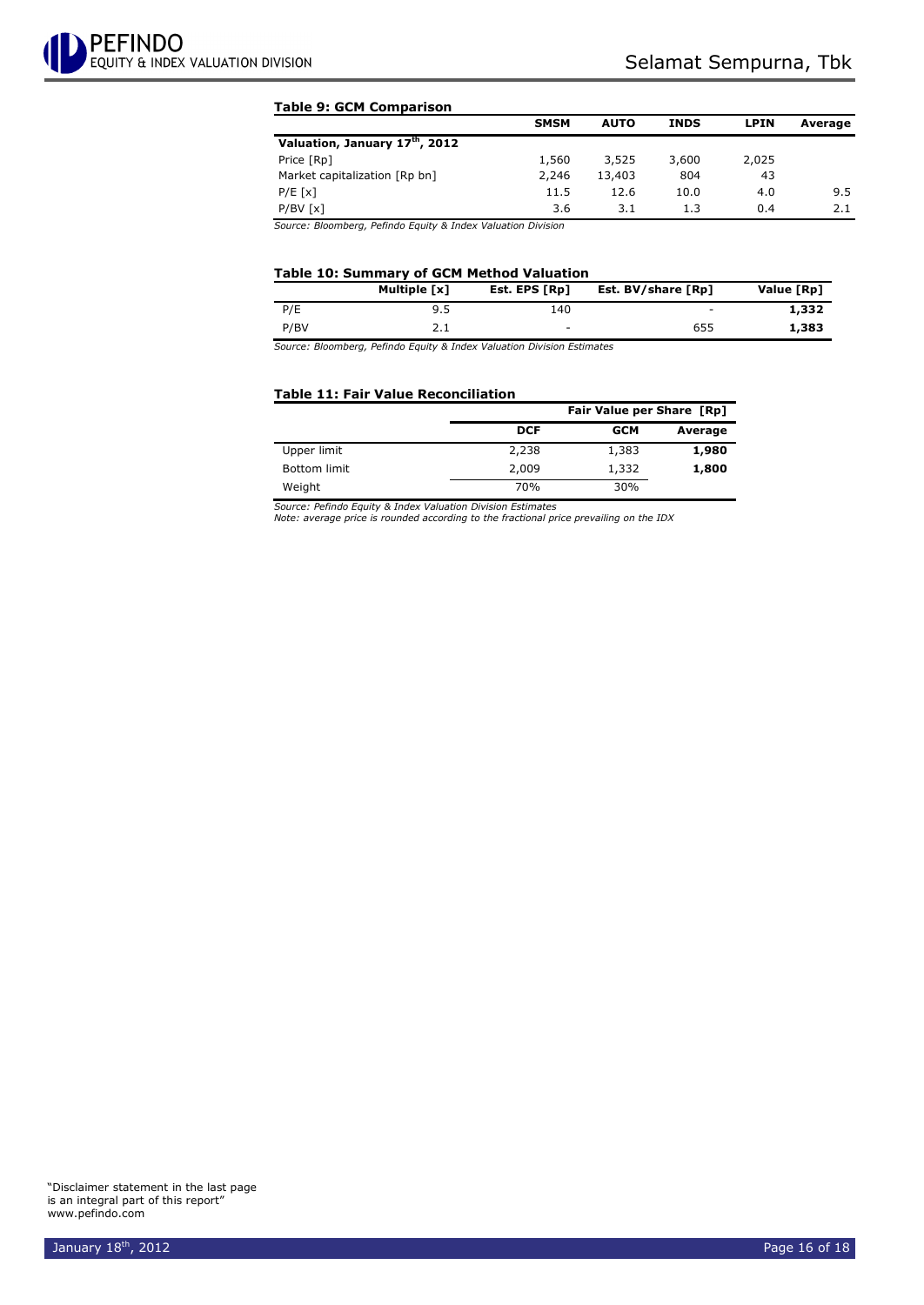

#### **Table 12: Income Statement**

|                           |         |       |                               |       | נווע עת |
|---------------------------|---------|-------|-------------------------------|-------|---------|
|                           | 2008    | 2009  | 2010                          | 2011P | 2012P   |
| Net sales                 | 1,354   | 1,375 | 1,562                         | 1,792 | 2,098   |
| COGS                      | (1,025) |       | $(1,058)$ $(1,193)$ $(1,350)$ |       | (1,580) |
| Gross profit              | 329     | 316   | 369                           | 441   | 518     |
| Operating expense         | (116)   | (126) | (141)                         | (145) | (172)   |
| <b>Operating profit</b>   | 213     | 190   | 228                           | 296   | 346     |
| EBITDA                    | 271     | 270   | 306                           | 420   | 450     |
| Other income<br>(charges) | (69)    | (4)   | (23)                          | (15)  | (19)    |
| Pre-tax profit            | 144     | 186   | 205                           | 281   | 326     |
| Tax                       | (42)    | (43)  | (40)                          | (62)  | (72)    |
| Net profit                | 91      | 133   | 150                           | 201   | 234     |

*Source: PT Selamat Sempurna Tbk, Pefindo Equity & Index Valuation Division Estimates*

#### **Table 13: Balance Sheet**

|                              |      |      |       |       | (Rp bn) |
|------------------------------|------|------|-------|-------|---------|
|                              | 2008 | 2009 | 2010  | 2011P | 2012P   |
| <b>Assets</b>                |      |      |       |       |         |
| <b>Current assets</b>        |      |      |       |       |         |
| Cash and cash equivalents    | 14   | 9    | 14    | 17    | 18      |
| Receivables                  | 244  | 279  | 314   | 344   | 317     |
| Inventory                    | 286  | 255  | 307   | 425   | 481     |
| Other assets                 | 11   | 32   | 26    | 29    | 32      |
| <b>Total current assets</b>  | 555  | 575  | 662   | 815   | 847     |
| Fixed assets                 | 358  | 341  | 377   | 371   | 390     |
| Other assets                 | 16   | 25   | 29    | 30    | 30      |
| <b>Total assets</b>          | 930  | 942  | 1,067 | 1,216 | 1,267   |
| <b>Liabilities</b>           |      |      |       |       |         |
| Trade payables               | 51   | 128  | 125   | 104   | 119     |
| Short-term debt              | 190  | 164  | 121   | 140   | 140     |
| Other short-term liabilities | 64   | 70   | 59    | 62    | 62      |
| Long-term debt               | ۰    |      | 159   | 160   | 160     |
| Other long-term liabilities  | 36   | 35   | 36    | 36    | 36      |
| <b>Total Liabilities</b>     | 341  | 397  | 499   | 502   | 518     |
| <b>Minority interest</b>     | 42   | 46   | 49    | 60    | 60      |
| <b>Total Equity</b>          | 546  | 498  | 519   | 655   | 690     |

*Source: PT Selamat Sempurna Tbk, Pefindo Equity & Index Valuation Division Estimates*

"Disclaimer statement in the last page is an integral part of this report" www.pefindo.com

#### **Figure 12: Historical P/E dan P/BV**

 $(n + h)^2$ 



*Source: PT Selamat Sempurna Tbk, Pefindo Equity & Index Valuation Division*



#### **Figure 13: Historical ROA, ROE dan Total Asset Turnover**



#### **Table 14: Key Ratios**

|                          | 2008 | 2009   | 2010 |      | 2011P 2012P |
|--------------------------|------|--------|------|------|-------------|
| Growth [%]               |      |        |      |      |             |
| Net sales                | 27.2 | 1.6    | 13.6 | 14.7 | 17.1        |
| Operating profit         | 42.0 | (10.9) | 20.1 | 30.1 | 16.7        |
| <b>EBITDA</b>            | 38.0 | (0.6)  | 13.4 | 37.4 | 7.0         |
| Net profit               | 13.9 | 45.2   | 13.2 | 33.8 | 16.1        |
| <b>Profitability [%]</b> |      |        |      |      |             |
| Gross margin             | 24.3 | 23.0   | 23.6 | 24.6 | 24.7        |
| Operating margin         | 15.7 | 13.8   | 14.6 | 16.5 | 16.5        |
| EBITDA margin            | 20.0 | 19.6   | 19.6 | 23.4 | 21.4        |
| Net margin               | 6.8  | 9.7    | 9.6  | 11.2 | 11.1        |
| <b>ROA</b>               | 9.8  | 14.1   | 14.1 | 16.5 | 18.4        |
| <b>ROE</b>               | 16.7 | 26.7   | 29.0 | 30.7 | 33.9        |
| Solvability [x]          |      |        |      |      |             |
| Debt to equity           | 0.6  | 0.8    | 1.0  | 0.8  | 0.8         |
| Debt to asset            | 0.4  | 0.4    | 0.5  | 0.4  | 0.4         |
| Liquidity [x]            |      |        |      |      |             |
| <b>Current Ratio</b>     | 1.8  | 1.6    | 2.2  | 2.7  | 2.6         |
| Quick Ratio              | 0.9  | 0.9    | 1.2  | 1.3  | 1.1         |

*Source: PT Selamat Sempurna Tbk, Pefindo Equity & Index Valuation Division Estimates*